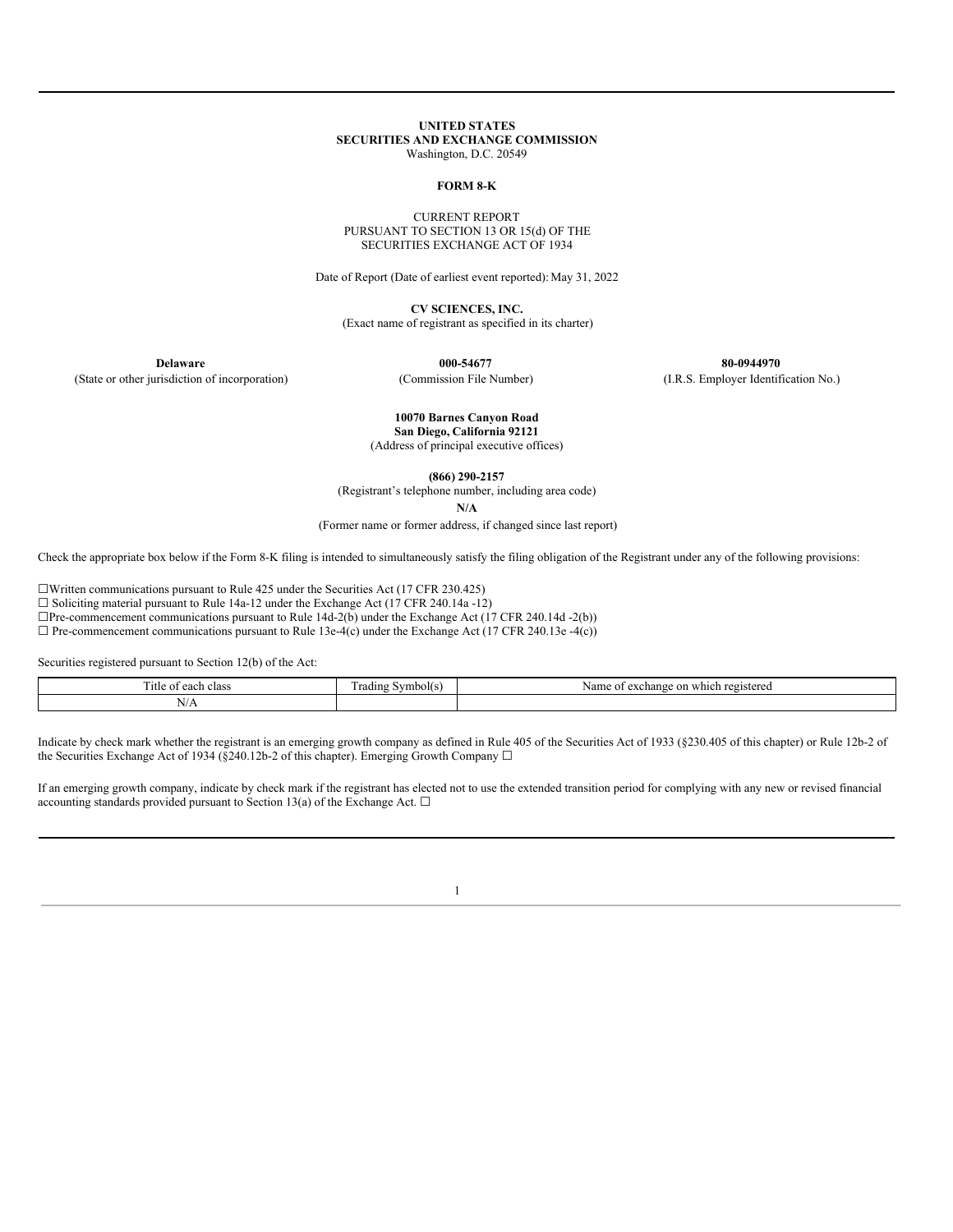#### **Item 8.01 Other Events**

As previously disclosed in that Current Report on Form 8-K filed by CV Sciences, Inc., a Delaware corporation (the "Company"), with the Securities and Exchange Commission on May 24, 2022 (the "Prior 8-K"), on May 17, 2022 (the "Maturity Date"), the Company failed to repay the outstanding balance (\$130,000 plus interest, fees, expenses and certain other amounts) due to an institutional investor (the "Investor") upon maturity of that certain senior convertible note in the original principal amount of \$1.06 million (the "November 2021 Note") sold and issued by the Company to the Investor on November 14, 2021, resulting in a default under the November 2021 Note (the "Maturity Default").

As further disclosed in the Prior 8-K, in connection with the Maturity Default, on May 24, 2022, the Company and the Investor entered into a Forbearance Agreement on May 18, 2022, pursuant to which the Investor agreed to forebear exercising any rights or remedies that it may have under the November 2021 Note that may arise as a result of the Maturity Default until the earlier of (i) the date immediately prior to the date of occurrence of a Bankruptcy Event of Default (as defined in the November 2021 Note), (ii) the date of occurrence of any other event of default under Section 4(a) of the November 2021 Note, (iii) the time of any breach by the Company pursuant to the Forbearance Agreement, and (v) June 1, 2022 (such period, the "Forbearance Period"). In accordance with the Forbearance Agreement, the Company agreed to repay the Investor the aggregate outstanding principal on the November 2021 Note at a 15% redemption premium, including all accrued and unpaid interest, upon expiration of the Forbearance Period.

As of May 31, 2022, prior to expiration of the Forbearance Period, the Investor had converted the outstanding balance (including the redemption premium and accrued interest) due under the November 2021 Note, amounting to \$151,772, into an aggregate of 3,751,971 shares of Company common stock at a conversion price of \$0.04 per share. As a result, the November 2021 Note terminated pursuant to its terms and is no longer in default, and the Company no longer has any payment obligations under the November 2021 Note.